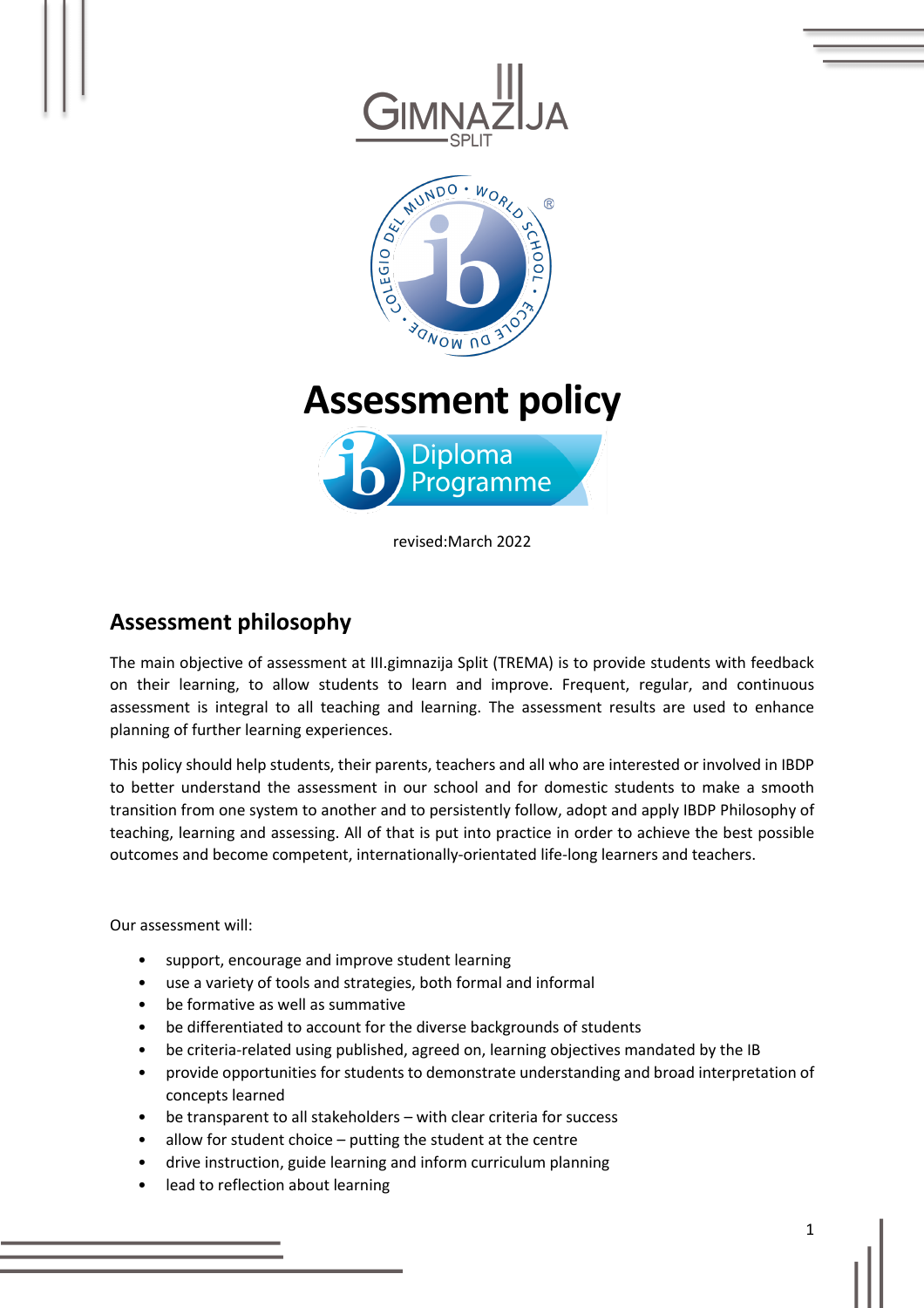

- provide opportunities to give timely feedback on the learning process
- involve teachers, students and parents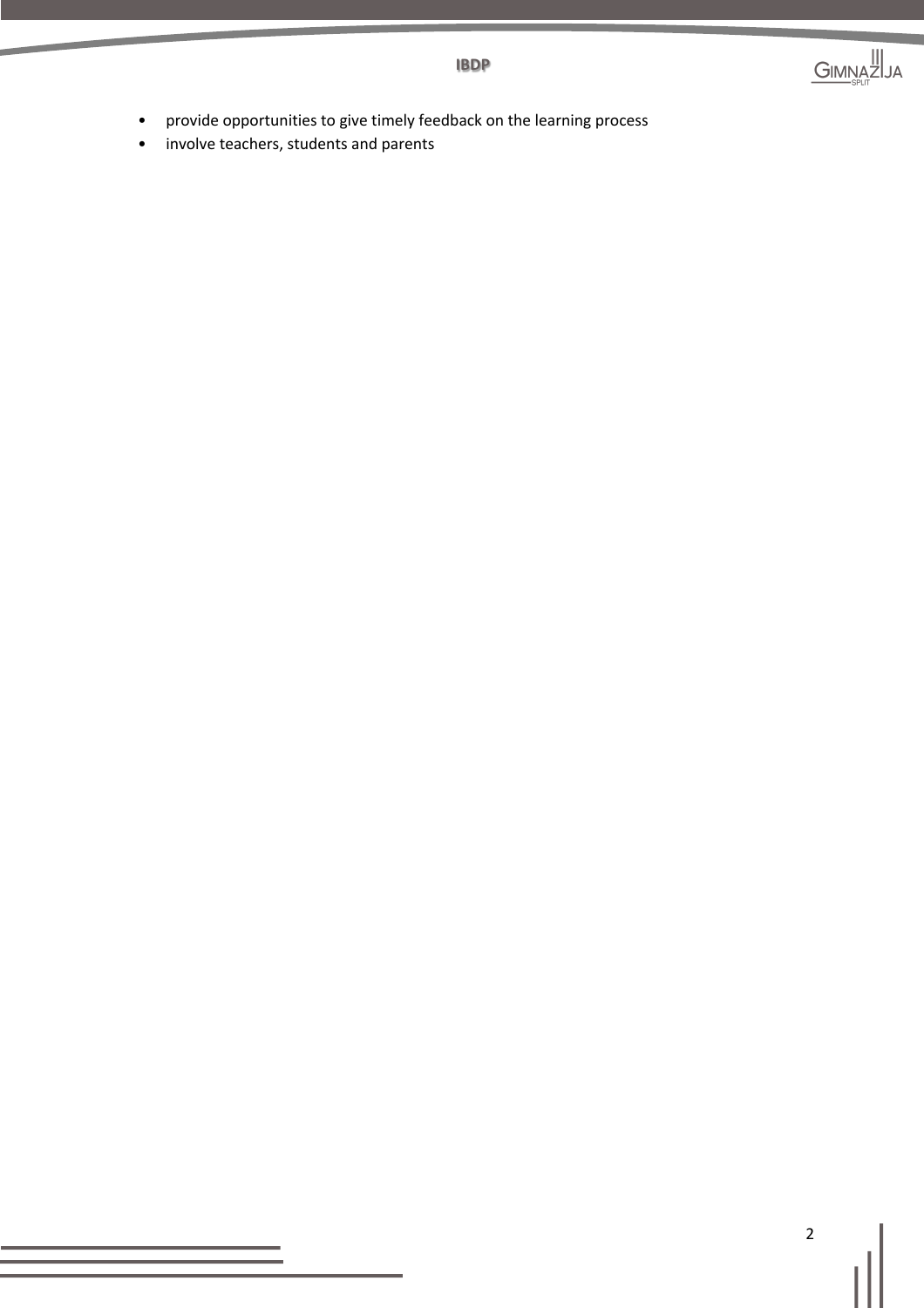**IBDP**

# **Assessment practices**

### **Formative assessment**

School-based/formative assessment are all those activities undertaken by teachers and/or by their students, which provide information to be used for feedback to modify teaching and learning activities in which they are engaged; a tool or process that teachers can use to improve student learning (DP: From principles into practice. April 2015). This also means that pre-assessments, even if graded to keep parents and students informed, do not count in the final course grade. Feedback from teachers on formative assessments will mostly be oral or written and descriptive, with commendation on success and suggestions for improvements.

It includes a range of tasks such as:

- quizzes
- written assignments
- examinations
- oral presentations and discussions
- group work
- practical and laboratory work
- shorter written exercises/tasks …

School based/formative assessment should not be confused with formal IB internal assessment. The results are not sent to the IBO.

#### **Summative assessment**

Summative assessment mainly measures student achievement according to specific criteria which students know beforehand. It is organized in a way to help students and teachers measure their performance and prepare for the formal IBDP examinations. In grading teachers are appointed to the current working level of the student.

Most of the assessments directly contributing to the final diploma qualification are done externally and sent to an external examiner towards the end of the course in May. Some of the assessments are done internally which requires teachers to assess student work according to IB established standards. The teacher scores are then confirmed or moderated by an external moderator. An IB Assessment calendar is created with the collaboration of teachers and the DP Coordinator to assist students in order to provide a manageable workload throughout their time in the DP. All the internally assessed work that is part of the final diploma grade from each subject is marked by the teachers according to the criteria given in the relevant IB DP subject guides.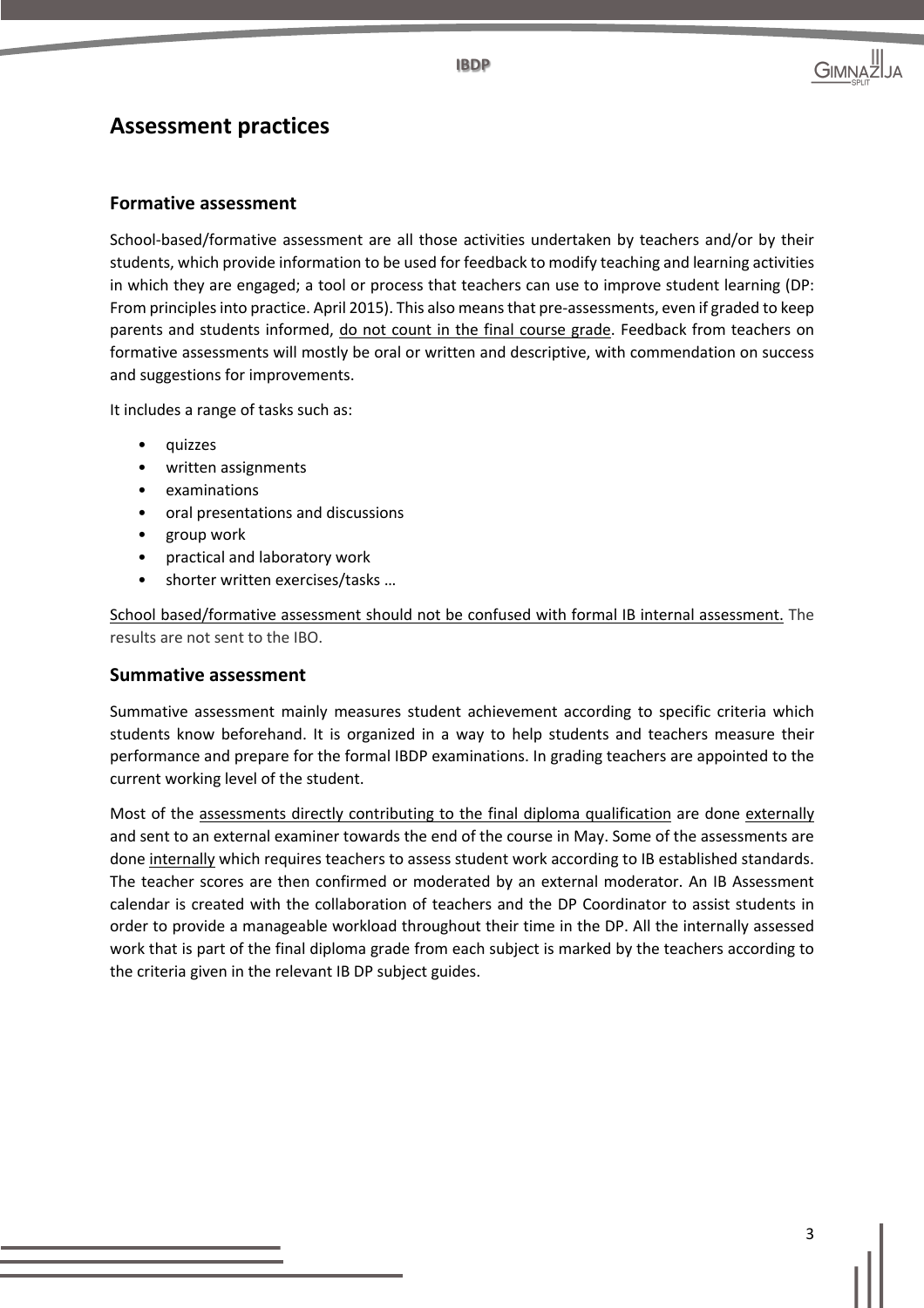TREMA implements summative assessment through semester and end-of-year exams (mock exams). End of semester and end-of-year exams are organized during the last two weeks of classes in each semester. Mock exams are a great opportunity for students to experience how the final exam works. Teachers apply grade descriptors following their subject guides to assess internal and external materials to produce Predicted grades for Final exam assessments.

**IBDP**

Mock exams are organized in:

- June for IB DP 1
- January for IB DP 2 Mock final graduation exams with or similar to past IB papers in full duration of original IB exams

In theory, mock exams do not contribute towards the final grade but do not think they are not important. The main purpose of the mocks is to prepare the students in all available ways for the official May exams, with the same format as the real exams that the students must pass to get their Diploma.

Teachers in courses from Group 2 will organize oral mock exams for IB DP 2 in January. It will be great opportunity to prepare students for final oral exams.

# **Reports**

Grades obtained during the year according to subject assessment components and at the semester and end-of-year exams are recorded in *e-dnevnik* (digital platform the school uses to record students results) in a timely manner. Students and their parents or legal guardians have permanent access to all recorded grades and notes through *e-dnevnik*.

Every teacher has an allocated time for parent and/or student consultations on weekly basis to discuss the student's progress.

Our reporting mechanisms include grades (disseminated via the e-dnevnik), parent-teacher conferences and reports. Reports are sent to parents at the end of each semester. TREMA will provide subject report cards for students at the end of the school year, both in English and Croatian.

In an effort to inform students and parents about the progress that students are making towards meeting IB standards, IB grades (1-7) are reported in each subject area as part of semester and yearly report cards. Semester grades and yearly grades are the teacher's estimate of how well each student has mastered the essentials of the subject.

Final DP grades are predicted twice in IB DP 2. Early in IB DP 2 teachers predict grades on an individual basis. Predicted grade reflects students' previous achievements. Secondly, in March teachers predict final grades per subject in response to IB requirements.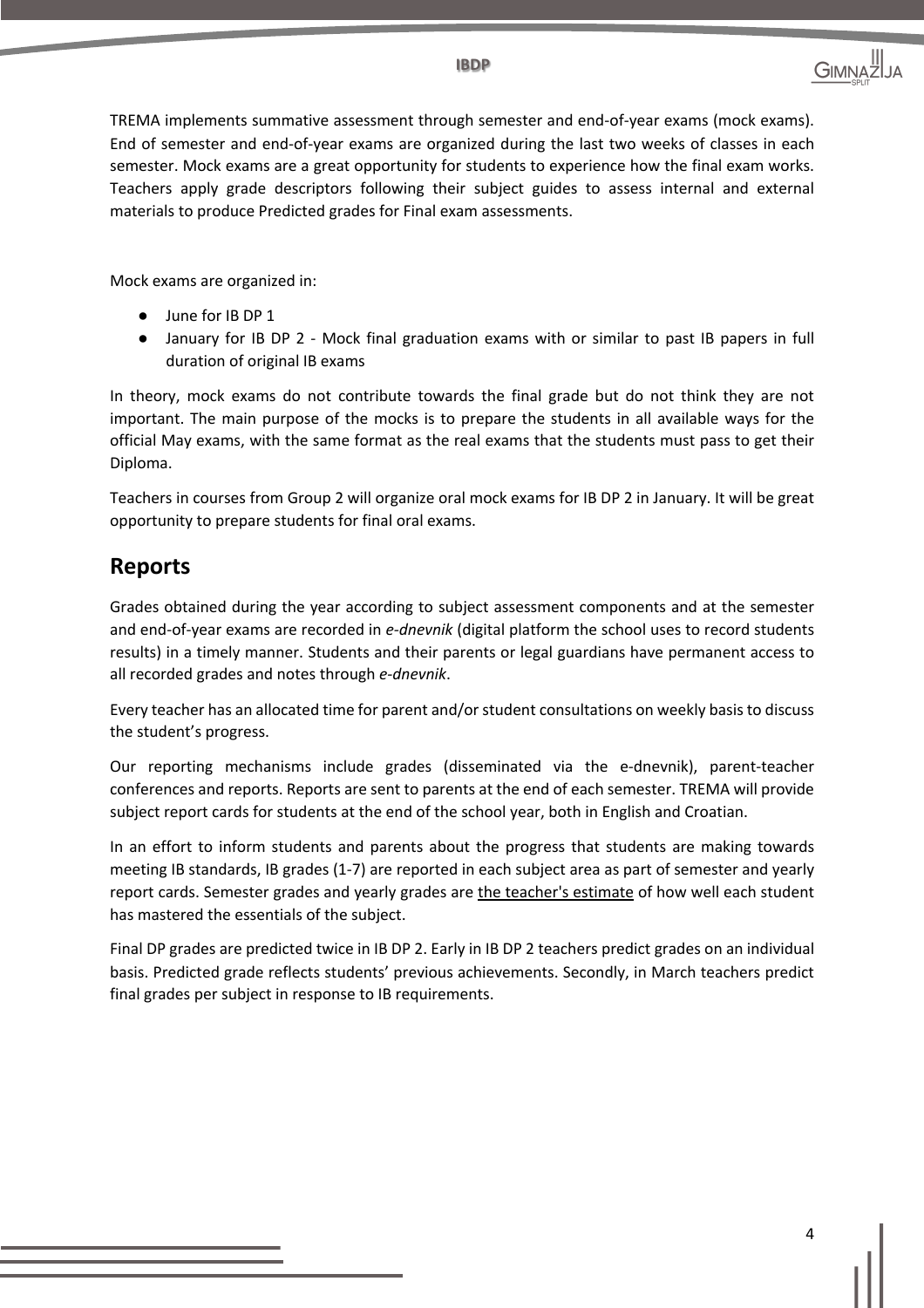

# **Grading**

We apply grading scale from 7 (maximum), to 1 (minimum) - 7 to 3 are passing grades at HL, 7 to 2 are passing grades at SL. TOK and Extended essay are assessed on a scale from A (maximum) to E (minimum). A to D are passing grades, E means failure. National grading scale is from 5 (maximum) - 1 (minimum).

|                         | <b>SUBJECTS</b>                                           |                        | <b>CORE</b>   | <b>Equivalent to</b><br>national grading |  |
|-------------------------|-----------------------------------------------------------|------------------------|---------------|------------------------------------------|--|
| <b>Grades</b>           | <b>HL</b>                                                 | <b>SL</b>              | <b>TOK/EE</b> | <b>Scale 1 - 5</b>                       |  |
| 7                       | Excellent                                                 | Excellent              |               | 5                                        |  |
| 6                       | Very good                                                 | Very good              |               |                                          |  |
| 5                       | Good                                                      | Good                   |               | 4                                        |  |
| $\overline{\mathbf{a}}$ | Satisfactory                                              | Satisfactory           |               | 3                                        |  |
| 3                       | Weak<br>(passing)                                         | Weak                   |               | 2 (if HL)                                |  |
| $\overline{2}$          | Poor<br>(failure)                                         | Poor (passing)         |               | 2 (if SL), 1 (if HL)                     |  |
| $\mathbf{1}$            | Very poor<br>(failure)                                    | Very poor<br>(failure) |               | 1 failure                                |  |
|                         |                                                           |                        |               |                                          |  |
| A                       |                                                           |                        | Excellent     |                                          |  |
| B                       |                                                           |                        | Above average |                                          |  |
| C                       |                                                           |                        | Average       |                                          |  |
| D                       |                                                           |                        | Below average |                                          |  |
| E                       |                                                           |                        | Fail          |                                          |  |
|                         | <b>IBDP</b> additional grades                             |                        |               |                                          |  |
| N                       | No grade has been awarded (failure to complete)           |                        |               |                                          |  |
| P                       | Pending, insufficient information                         |                        |               |                                          |  |
| S                       | Satisfied (TOK, EE, CAS), during process of<br>completion |                        |               |                                          |  |

The final result of candidates awarded with the Diploma is based on the total IB Diploma points score: the subject grades, the confirmation of the completion of all CAS requirements and points awarded for the combination of TOK and EE (TOK/EE points matrix). We will be appointed as May Examination session school. Our IBDP students are not required to take the state graduation exam (Državna matura – DM). All students enrolled to IB DP must take IB DP Final Exams.

IBDP Final marks converted to state DM marks:

| standard level | IB DP Državna matura DM IB DP<br><b>Example 2</b> A level | high level |
|----------------|-----------------------------------------------------------|------------|
|                |                                                           |            |
|                |                                                           |            |
|                |                                                           |            |
|                |                                                           |            |

5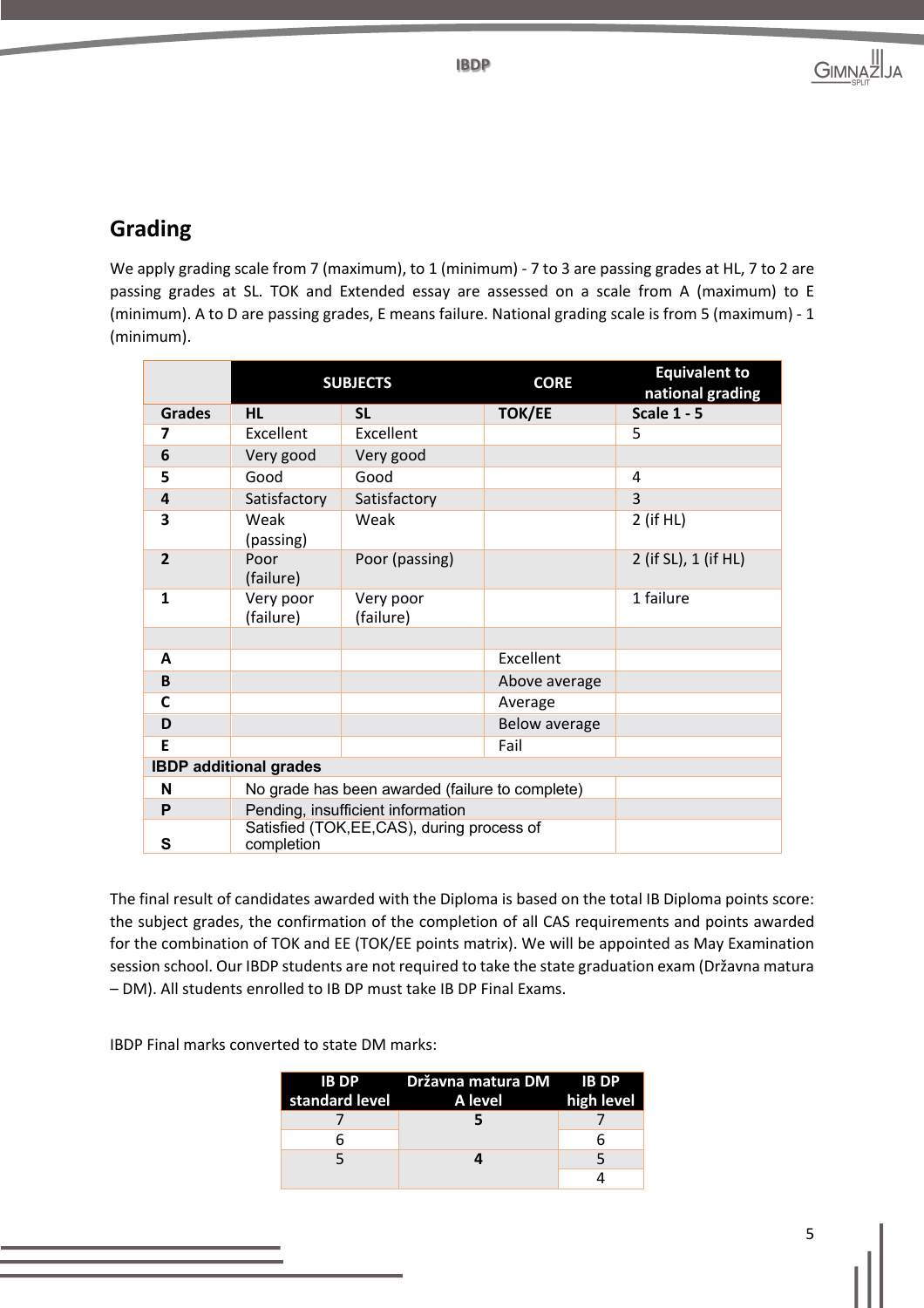**IBDP**



This enables students to apply to national universities as well as international ones.

If a student is not awarded the IB Diploma, they have the opportunity to retake one or more subjects in which they have obtained a failing grade in November retake session, but also subjects in which they want to improve their grades. In November retake session students can register in only those subjects they have previously taken in the May session providing the subject is available in the November session. Croatian A is not available in the November session. Students' parents cover the expenses of the retake exams.

### **Award of the Diploma**

All assessment components for each of the six subjects and the additional Diploma requirements must be completed. Diploma will be awarded to a candidate if all the following requirements have been met:

- CAS requirements have been met
- The candidate's total points equal to 24 or more
- There is no N awarded for TOK, EE essays or for a contributing subject
- There is no grade E awarded for TOK, EE essay
- There is no grade 1 awarded in a subject/level
- There are no more than two grade 2s awarded (HL or SL)
- There are no more than three grade 3s or below awarded (HL or SL)

The candidate has gained 12 points or more on HL subjects (for four registered HL subjects, the three highest grades count)

The candidate has gained 9 points or more on SL subjects (for two registered SL subjects at least 5 points must be gained)

### **TOK/EE points matrix**

| <b>TOK/EE</b> |                   |  |  |  |                      |
|---------------|-------------------|--|--|--|----------------------|
|               |                   |  |  |  |                      |
| IE            |                   |  |  |  | Failing<br>condition |
|               |                   |  |  |  |                      |
|               |                   |  |  |  |                      |
|               | Failing condition |  |  |  |                      |

The final result of candidates awarded with the Diploma is based on the total IB Diploma points score: the subject grades, the confirmation of the completion of all CAS requirements and points awarded for the combination of TOK and EE (TOK/EE points matrix)

A maximum of three examination sessions is allowed in which a student needs to meet the requirements for the award of the Diploma. Those sessions (Retake), need not be consecutive

### **The structure of formal IB assessment in each course**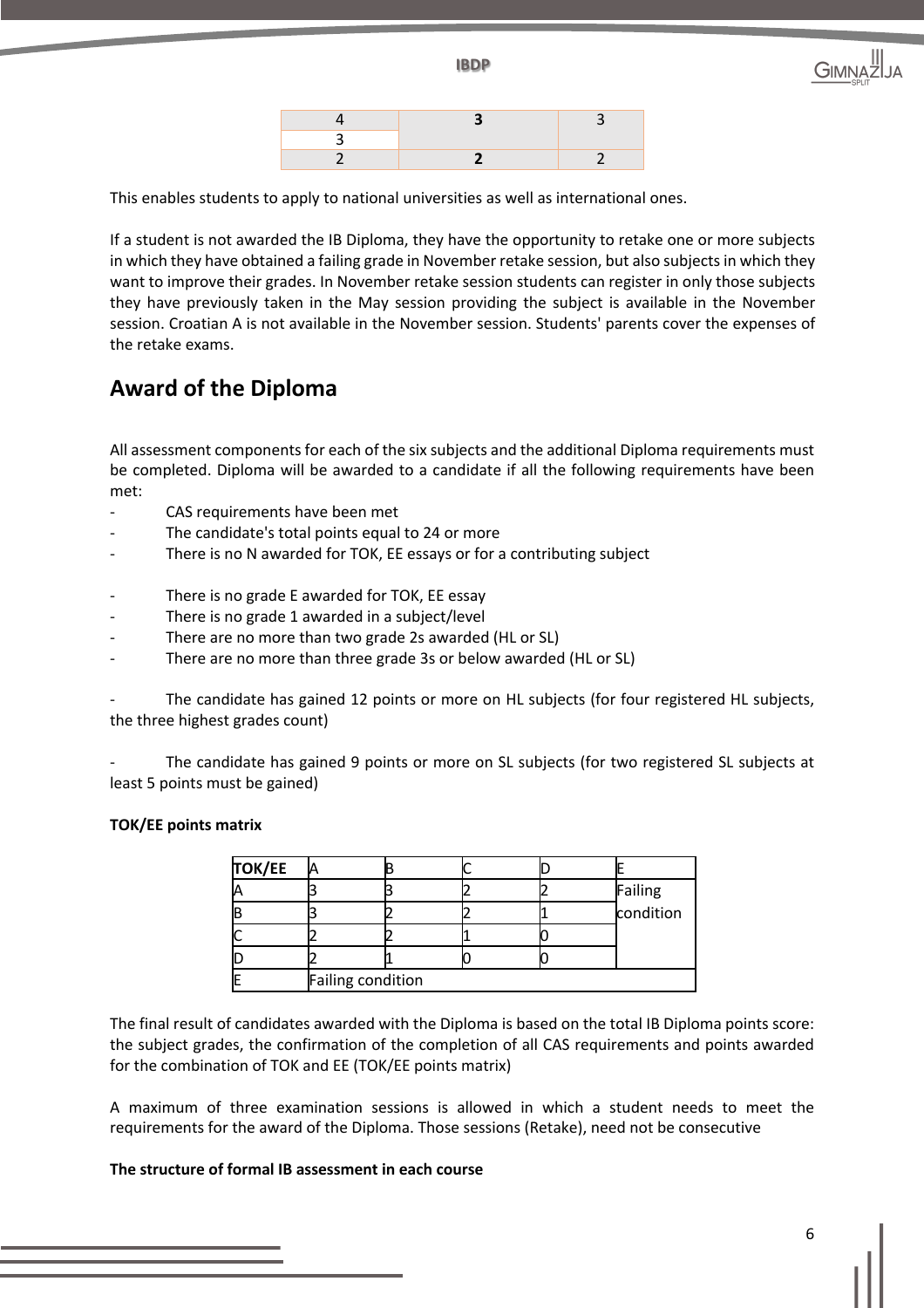Each subject has its own structure that breaks down formal IB external and internal assessment tasks and corresponding weights. The final grade for each subject corresponds to prescribed grade descriptors. The structure for each subject is available in TREMA options booklet and IB DP Subject Briefs.